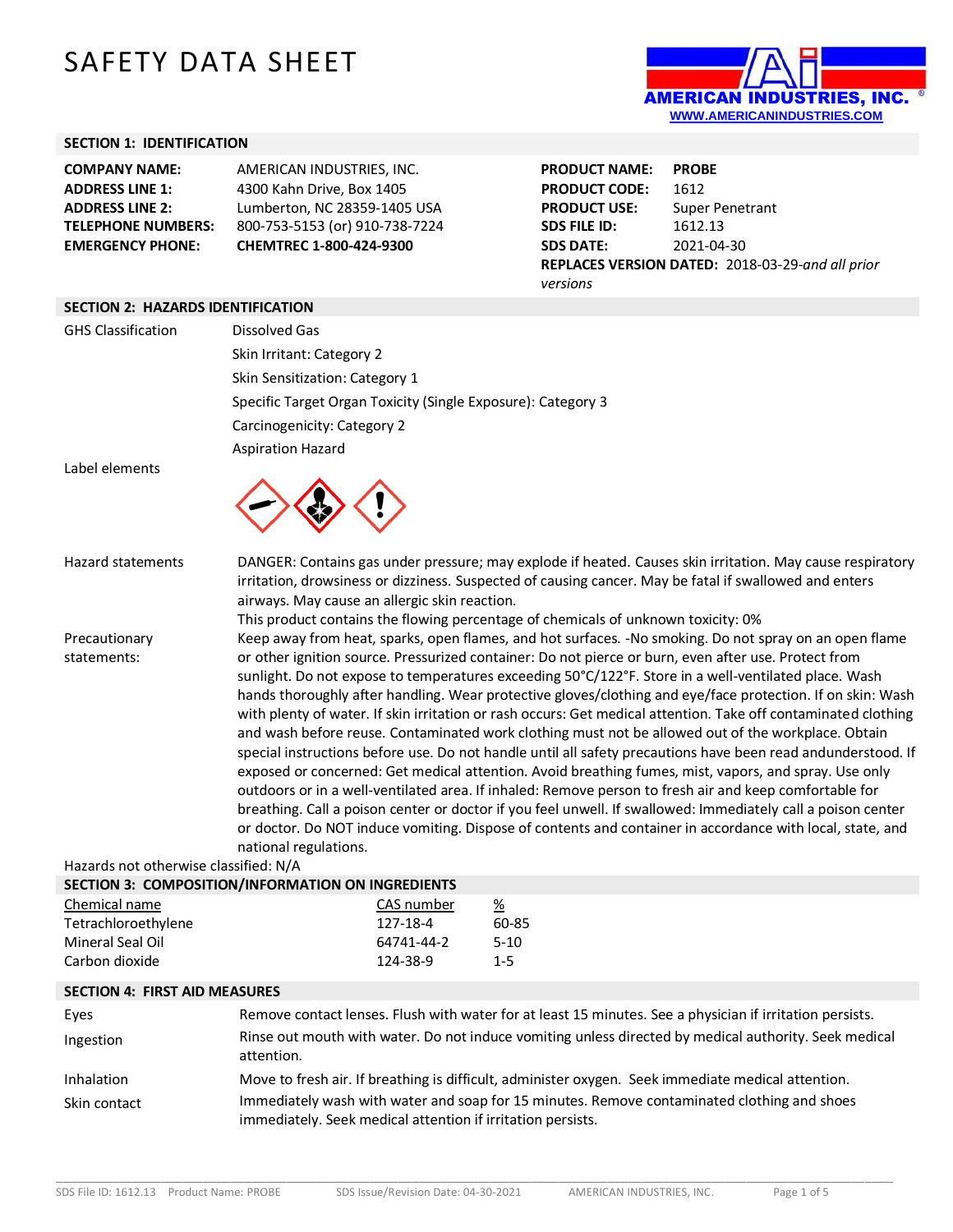| Acute health hazards                          | Eyes: redness, tearing blurred vision.                                                                                                                                     |                                                                                                                                                                                                                    |  |
|-----------------------------------------------|----------------------------------------------------------------------------------------------------------------------------------------------------------------------------|--------------------------------------------------------------------------------------------------------------------------------------------------------------------------------------------------------------------|--|
|                                               | Skin: defatting and dermatitis.                                                                                                                                            |                                                                                                                                                                                                                    |  |
|                                               |                                                                                                                                                                            | Inhalation: Anesthetic, irritation, central nervous system depression.                                                                                                                                             |  |
|                                               |                                                                                                                                                                            | Oral: abdominal irritation, nausea, vomiting, and diarrhea. Aspiration risk.                                                                                                                                       |  |
| Chronic health hazards                        | disturbances.                                                                                                                                                              | Possible cancer-causing agent and overexposure may also include damage to skin, kidneys, liver, lungs,<br>blood, or central nervous systems. May cause dizziness, headache, nausea, mental confusion, or visual    |  |
| Note to physician                             | Do not administer adrenaline or epinephrine to a victim of chlorinated solvent poisoning. This product<br>contains ingredients that may be anticipated to be a carcinogen. |                                                                                                                                                                                                                    |  |
| <b>SECTION 5: FIRE-FIGHTING MEASURES</b>      |                                                                                                                                                                            |                                                                                                                                                                                                                    |  |
| Suitable extinguishing<br>media               | Dry chemical, foam, or Carbon Dioxide (CO <sub>2</sub> ).                                                                                                                  |                                                                                                                                                                                                                    |  |
| Unsuitable extinguishing<br>media             | Water spray/stream.                                                                                                                                                        |                                                                                                                                                                                                                    |  |
| Special fire-fighting<br>procedures           | cool exposed containers.                                                                                                                                                   | Wear NIOSH approved self-contained breathing apparatus with a full face piece operated in a positive<br>pressure demand mode with full body protective clothing when fighting fires. Use water spray only to       |  |
| Unusual fire and<br>explosion hazards         |                                                                                                                                                                            | Contents under pressure. Exposure to temperatures above 120°F may cause bursting.                                                                                                                                  |  |
| Hazardous combustion<br>products              | Oxides of carbon, chlorine, hydrogen chloride and phosgene.                                                                                                                |                                                                                                                                                                                                                    |  |
| <b>SECTION 6: ACCIDENTAL RELEASE MEASURES</b> |                                                                                                                                                                            |                                                                                                                                                                                                                    |  |
| Personal protective                           |                                                                                                                                                                            | Refer to Section 8 for information on personal protection equipment.                                                                                                                                               |  |
| equipment                                     |                                                                                                                                                                            |                                                                                                                                                                                                                    |  |
| Spill                                         | releases may be wiped up with wiping material.                                                                                                                             | Use absorbent on spill, sweep to clean. Dispose in accordance with local, state and federal laws. Small                                                                                                            |  |
| Waste disposal                                |                                                                                                                                                                            | Dispose of in accordance with federal, state and local regulations. Do not dump in sewers. Wrap container<br>and place in trash collection, do not puncture, incinerate, or reuse container.                       |  |
| <b>RCRA</b> status                            | Waste solvent likely considered U210 (Tetrachloroethylene) under RCRA, however product should be fully<br>characterized prior to disposal (40 CFR 261).                    |                                                                                                                                                                                                                    |  |
| <b>SECTION 7: HANDLING AND STORAGE</b>        |                                                                                                                                                                            |                                                                                                                                                                                                                    |  |
| Precautions for safe<br>handling              |                                                                                                                                                                            | Pressurized container: Do not pierce or burn, even after use. Protect from sunlight. Store in a well-<br>ventilated place. Do not expose to temperatures exceeding 122°F/50°C.                                     |  |
| Other precautions                             | Keep out of the reach of children.                                                                                                                                         |                                                                                                                                                                                                                    |  |
| Incompatibility                               | rubbers, and coatings.                                                                                                                                                     | Strong acids, strong alkalis, strong oxidizing agents, chemically active metals, such as aluminum, barium,<br>lithium, sodium, magnesium, potassium, titanium, beryllium, concentrated nitric acid, some plastics, |  |
|                                               | SECTION 8: EXPOSURE CONTROLS/PERSONAL PROTECTION                                                                                                                           |                                                                                                                                                                                                                    |  |
| <b>Component</b>                              | <b>OSHA PEL</b>                                                                                                                                                            | <b>ACGIH TLV</b>                                                                                                                                                                                                   |  |
| Tetrachloroethylene                           | 100 ppm                                                                                                                                                                    | 25 ppm                                                                                                                                                                                                             |  |
| Carbon dioxide                                | 5000 ppm                                                                                                                                                                   | 5000 ppm                                                                                                                                                                                                           |  |
| Mineral Seal Oil                              | 5 mg/m $3$                                                                                                                                                                 | 200 mg/m3                                                                                                                                                                                                          |  |
| Engineering controls/ventilation              |                                                                                                                                                                            | Material is heavier than air. Material may concentrate in low lying areas. Normal, forced<br>ventilation required to meet TLV requirements. Local exhaust ventilation is generally preferred.                      |  |
| Respiratory protection                        | ventilated areas.                                                                                                                                                          | Wear NIOSH/MSHA approved organic vapor respiratory protection if used in confined, poorly                                                                                                                          |  |
| Personal protective equipment                 | Safety glasses, gloves, and synthetic apron.                                                                                                                               |                                                                                                                                                                                                                    |  |
| <b>Additional Measures</b>                    | Wash hands thoroughly after handling.                                                                                                                                      |                                                                                                                                                                                                                    |  |
|                                               |                                                                                                                                                                            |                                                                                                                                                                                                                    |  |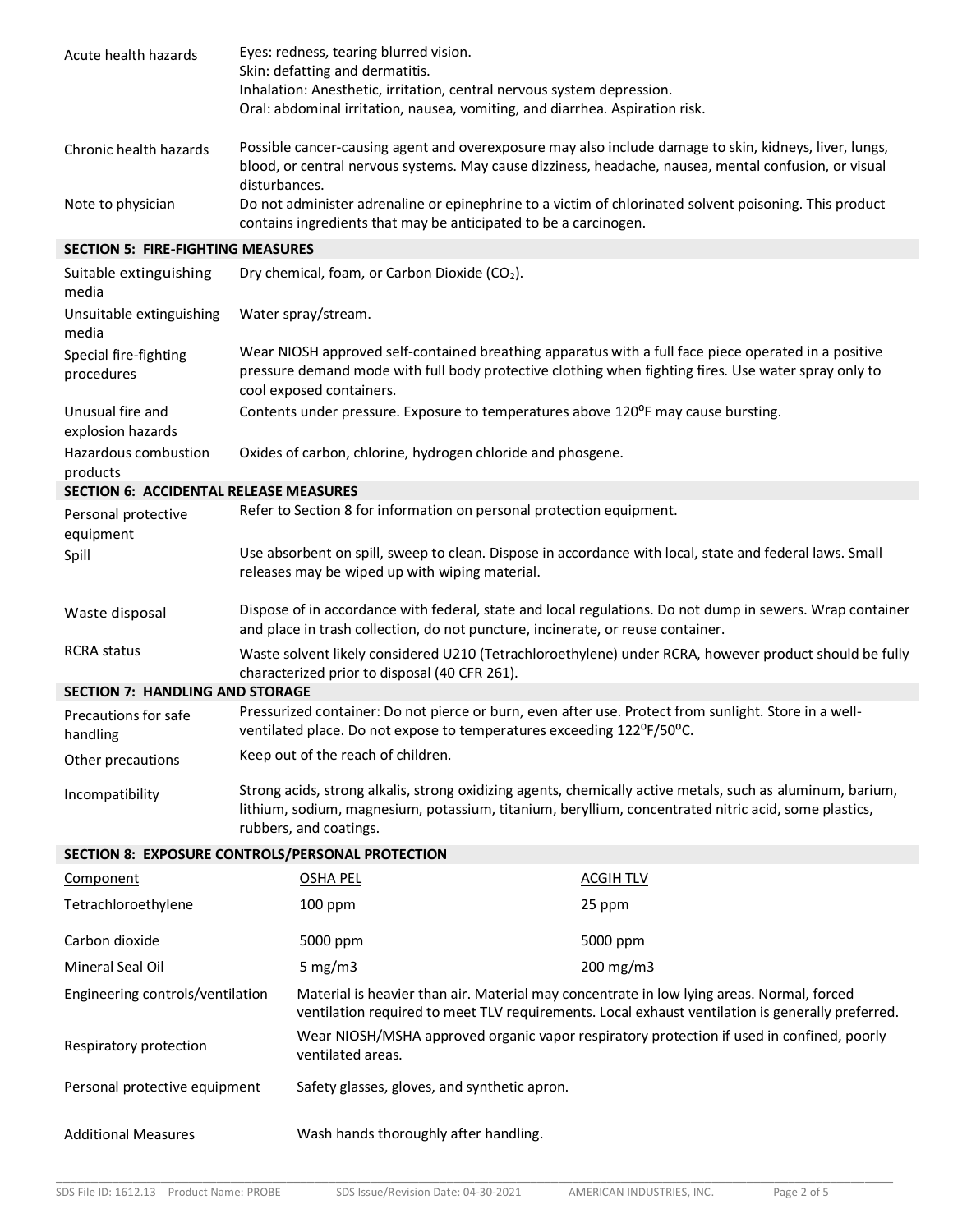## **SECTION 9: PHYSICAL AND CHEMICAL PROPERTIES**

| Appearance                                | Clear, yellow aerosol spray                                                                                                                                                                                                                 |
|-------------------------------------------|---------------------------------------------------------------------------------------------------------------------------------------------------------------------------------------------------------------------------------------------|
| Odor                                      | Chlorinated solvent odor                                                                                                                                                                                                                    |
| Odor Threshold                            | N/D                                                                                                                                                                                                                                         |
| pH                                        | N/A                                                                                                                                                                                                                                         |
| Melting Point/Freezing Point              | N/D                                                                                                                                                                                                                                         |
| Initial Boiling Point & Boiling Range     | >188°F (87°C)                                                                                                                                                                                                                               |
| Flash point                               | N/D                                                                                                                                                                                                                                         |
| <b>Evaporation Rage</b>                   | N/D                                                                                                                                                                                                                                         |
| Flammability                              | Not considered a flammable aerosol or an extremely flammable aerosol by OSHA (29<br>CFR 1910.1200)                                                                                                                                          |
| Upper/Lower Flammability or Explosive     | Lower/Upper Flammability: N/D                                                                                                                                                                                                               |
| Limits                                    | Upper/Lower Explosive (%): N/D                                                                                                                                                                                                              |
| Vapor Pressure (mm Hg)                    | N/D                                                                                                                                                                                                                                         |
| Vapor Density (AIR=1)                     | N/D                                                                                                                                                                                                                                         |
| Relative Density (H2O=1)                  | 1.40 - 1.55 @ 77°F (25°C)                                                                                                                                                                                                                   |
| Solubility(ies)                           | 0%                                                                                                                                                                                                                                          |
| <b>Partition Coefficient</b>              | n-OCTANOL/WATER (KOW): N/D                                                                                                                                                                                                                  |
| Auto-igniting                             | N/D                                                                                                                                                                                                                                         |
| Decomposition temperature                 | N/D                                                                                                                                                                                                                                         |
| Viscosity                                 | N/D                                                                                                                                                                                                                                         |
| SECTION 10: STABILITY AND REACTIVITY      |                                                                                                                                                                                                                                             |
| Reactivity                                | Chemically active metals and bases.                                                                                                                                                                                                         |
| Chemical stability                        | Stable                                                                                                                                                                                                                                      |
| <b>Possible Hazardous Reactions</b>       | None Known                                                                                                                                                                                                                                  |
| Conditions to avoid                       | Temperatures greater than 122°F (50°C) may cause bursting.                                                                                                                                                                                  |
| Hazardous decomposition products          | Oxides of carbon, chlorine, hydrogen chloride and phosgene.                                                                                                                                                                                 |
| Incompatible materials                    | Strong acids, strong alkalis, strong oxidizing agents, chemically active metals, such as<br>aluminum, barium, lithium, sodium, magnesium, potassium, titanium, beryllium,<br>concentrated nitric acid some plastics, rubbers, and coatings. |
| SECTION 11: TOXICOLOGICAL INFORMATION     |                                                                                                                                                                                                                                             |
| <b>Toxicological effects</b>              | Tetrachloroethylene (127-18-4) LD50 (Oral, Rat) 2629 mg/kg; LC50 (Inhalation, Mouse,<br>8hr) 34200 mg/m3                                                                                                                                    |
|                                           | Mineral Seal Oil (64741-44-2) LD50 (Oral, Rat) 5000 mg/kg; LD50 (Dermal, Rabbit) 2000<br>mg/kg                                                                                                                                              |
| Information on likely routes of exposure: |                                                                                                                                                                                                                                             |
| Ingestion                                 | Causes gastrointestinal irritation, headaches, nausea, diarrhea, vomiting, abdominal<br>cramps.                                                                                                                                             |
| Inhalation                                | Irritation to respiratory tract, dizziness, headache, nausea, depression of central nervous<br>system, prolonged exposure may cause unconsciousness, heart effects, liver effects,<br>kidney effects, and death.                            |
| Skin contact                              | Irritation likely, redness and pain. May cause localized defatting, blistering with<br>prolonged skin contact. May be absorbed through the skin.                                                                                            |
| Eye contact                               | Causes severe irritation, redness, tearing, pain, visual disturbance, may cause eye<br>damage.                                                                                                                                              |
| Medical condition aggravated              | Excessive exposure will aggravate pre-existing disorders of eyes, skin, respiratory, liver,<br>kidney, cardiovascular system, pulmonary illnesses, or central nervous system.                                                               |
| Acute health hazards                      | Eyes: redness, tearing, blurred vision. Skin: defatting and dermatitis. Inhalation:<br>Anesthetic, irritation, Central Nervous System depression. Oral: abdominal irritation,<br>nausea, vomiting and diarrhea. Aspiration risk.            |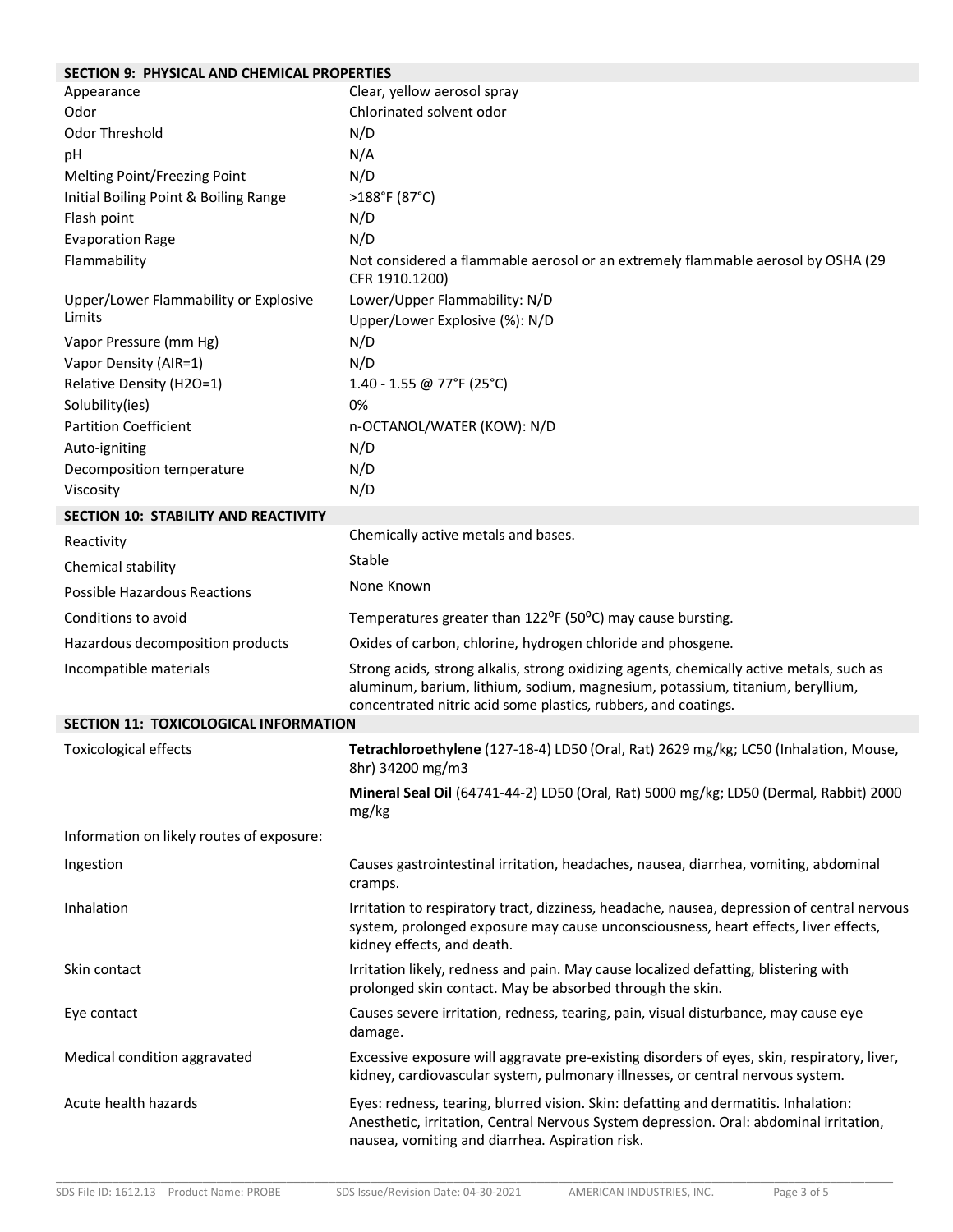| Chronic health hazards                                                                                                                                                                                                                                                                                                                                                                                                                                                                                                                                                                                                                                            | Possible cancer-causing agent and overexposure may also include damage to skin,<br>kidneys, liver, lungs, blood, or central nervous systems. May cause dizziness, headache,<br>nausea, mental confusion, or visual disturbances. |
|-------------------------------------------------------------------------------------------------------------------------------------------------------------------------------------------------------------------------------------------------------------------------------------------------------------------------------------------------------------------------------------------------------------------------------------------------------------------------------------------------------------------------------------------------------------------------------------------------------------------------------------------------------------------|----------------------------------------------------------------------------------------------------------------------------------------------------------------------------------------------------------------------------------|
| Carcinogenicity                                                                                                                                                                                                                                                                                                                                                                                                                                                                                                                                                                                                                                                   | OSHA: Yes<br>ACGIH: A2-Suspected<br>IARD: 2A-Probable<br>NTP: 2-Anticipated<br>Other: CA Prop 65                                                                                                                                 |
| SECTION 12: ECOLOGICAL INFORMATION                                                                                                                                                                                                                                                                                                                                                                                                                                                                                                                                                                                                                                |                                                                                                                                                                                                                                  |
| Ecological information                                                                                                                                                                                                                                                                                                                                                                                                                                                                                                                                                                                                                                            | Not established.                                                                                                                                                                                                                 |
| Biodegradability                                                                                                                                                                                                                                                                                                                                                                                                                                                                                                                                                                                                                                                  | Component or components of this product are not biodegradable.                                                                                                                                                                   |
| Bioaccumulative potential                                                                                                                                                                                                                                                                                                                                                                                                                                                                                                                                                                                                                                         | Components in this mixture can bioaccumulate in aquatic organisms.                                                                                                                                                               |
| Mobility in soil                                                                                                                                                                                                                                                                                                                                                                                                                                                                                                                                                                                                                                                  | This product is mobile in soil.                                                                                                                                                                                                  |
| Other ecological hazards                                                                                                                                                                                                                                                                                                                                                                                                                                                                                                                                                                                                                                          | This material is toxic to aquatic life.                                                                                                                                                                                          |
| <b>SECTION 13: DISPOSAL CONSIDERATIONS</b>                                                                                                                                                                                                                                                                                                                                                                                                                                                                                                                                                                                                                        |                                                                                                                                                                                                                                  |
| <b>Waste Disposal</b>                                                                                                                                                                                                                                                                                                                                                                                                                                                                                                                                                                                                                                             | Dispose of in accordance with federal, state, and local regulations. Do not dump in<br>sewers. Wrap container and place in trash collection, do not puncture, incinerate, or<br>reuse container.                                 |
| <b>RCRA</b> status                                                                                                                                                                                                                                                                                                                                                                                                                                                                                                                                                                                                                                                | Waste solvent likely considered U210 (Tetrachloroethylene) under RCRA, however<br>product should be fully characterized prior to disposal (40 CFR 261).                                                                          |
| <b>SECTION 14: TRANSPORT INFORMATION</b>                                                                                                                                                                                                                                                                                                                                                                                                                                                                                                                                                                                                                          |                                                                                                                                                                                                                                  |
| PROPER SHIPPING NAME: Aerosols, Ltd. Qty.<br>HAZARD CLASS/DIVISION: 2.2 (6.1)<br>UN/NA NUMBER: UN 1950<br><b>PACKING GROUP: N/A</b><br><b>AIR SHIPMENT</b><br>PROPER SHIPPING NAME: Aerosols, Non-Flammable, Toxic, Containing Substances in Division 6.1 Packaging Group III<br>HAZARD CLASS/DIVISION: 2.2 (6.1)<br>UN/NA NUMBER: UN 1950<br><b>PACKING GROUP: N/A</b><br><b>SHIPPING BY WATER:</b><br><b>VESSEL (IMO/IMDG)</b><br>PROPER SHIPPING NAME: Aerosols, Toxic<br>HAZARD CLASS/DIVISION: 2.2 (6.1)<br>UN/NA NUMBER: UN 1950<br><b>PACKING GROUP: N/A</b><br><b>ENVIRONMENTAL HAZARDS WATER: Marine Pollutant</b><br>SECTION 15: REGULATORY INFORMATION |                                                                                                                                                                                                                                  |
| <b>TSCA STATUS:</b> All Chemicals are listed or exempt.                                                                                                                                                                                                                                                                                                                                                                                                                                                                                                                                                                                                           |                                                                                                                                                                                                                                  |
|                                                                                                                                                                                                                                                                                                                                                                                                                                                                                                                                                                                                                                                                   | CERCLA (COMPREHENSIVE RESPONSE COMPENSATION, AND LIABILITY ACT): Tetrachloroethylene (127-18-4) Reportable Quantity =                                                                                                            |
| 100 lbs                                                                                                                                                                                                                                                                                                                                                                                                                                                                                                                                                                                                                                                           |                                                                                                                                                                                                                                  |
| SARA 311/312 HAZARD CATEGORIES: Acute Health, Chronic Health.                                                                                                                                                                                                                                                                                                                                                                                                                                                                                                                                                                                                     |                                                                                                                                                                                                                                  |
| SARA 313 REPORTABLE INGREDIENTS: Tetrachloroethylene (127-18-4)                                                                                                                                                                                                                                                                                                                                                                                                                                                                                                                                                                                                   |                                                                                                                                                                                                                                  |
|                                                                                                                                                                                                                                                                                                                                                                                                                                                                                                                                                                                                                                                                   | STATE REGULATIONS: This product can expose you to chemicals including Tetrachloroethylene which is known to the State of                                                                                                         |
| California to cause cancer. For more information go to www.P65Warnings.ca.gov.                                                                                                                                                                                                                                                                                                                                                                                                                                                                                                                                                                                    |                                                                                                                                                                                                                                  |
| <b>VOLATILE ORGANIC COMPOUNDS (VOC): 0%</b>                                                                                                                                                                                                                                                                                                                                                                                                                                                                                                                                                                                                                       |                                                                                                                                                                                                                                  |
| NFPA HEALTH: 2 HMIS HEALTH: 2<br>NFPA FLAMMABILITY: 1 HMIS FLAMMABILITY: 1                                                                                                                                                                                                                                                                                                                                                                                                                                                                                                                                                                                        |                                                                                                                                                                                                                                  |
| <b>NFPA REACTIVITY: 0 HMIS REACTIVITY: 0</b>                                                                                                                                                                                                                                                                                                                                                                                                                                                                                                                                                                                                                      |                                                                                                                                                                                                                                  |
| <b>NFPA OTHER: None HMIS PROTECTION: C</b>                                                                                                                                                                                                                                                                                                                                                                                                                                                                                                                                                                                                                        |                                                                                                                                                                                                                                  |
| <b>SECTION 16: OTHER INFORMATION</b>                                                                                                                                                                                                                                                                                                                                                                                                                                                                                                                                                                                                                              |                                                                                                                                                                                                                                  |